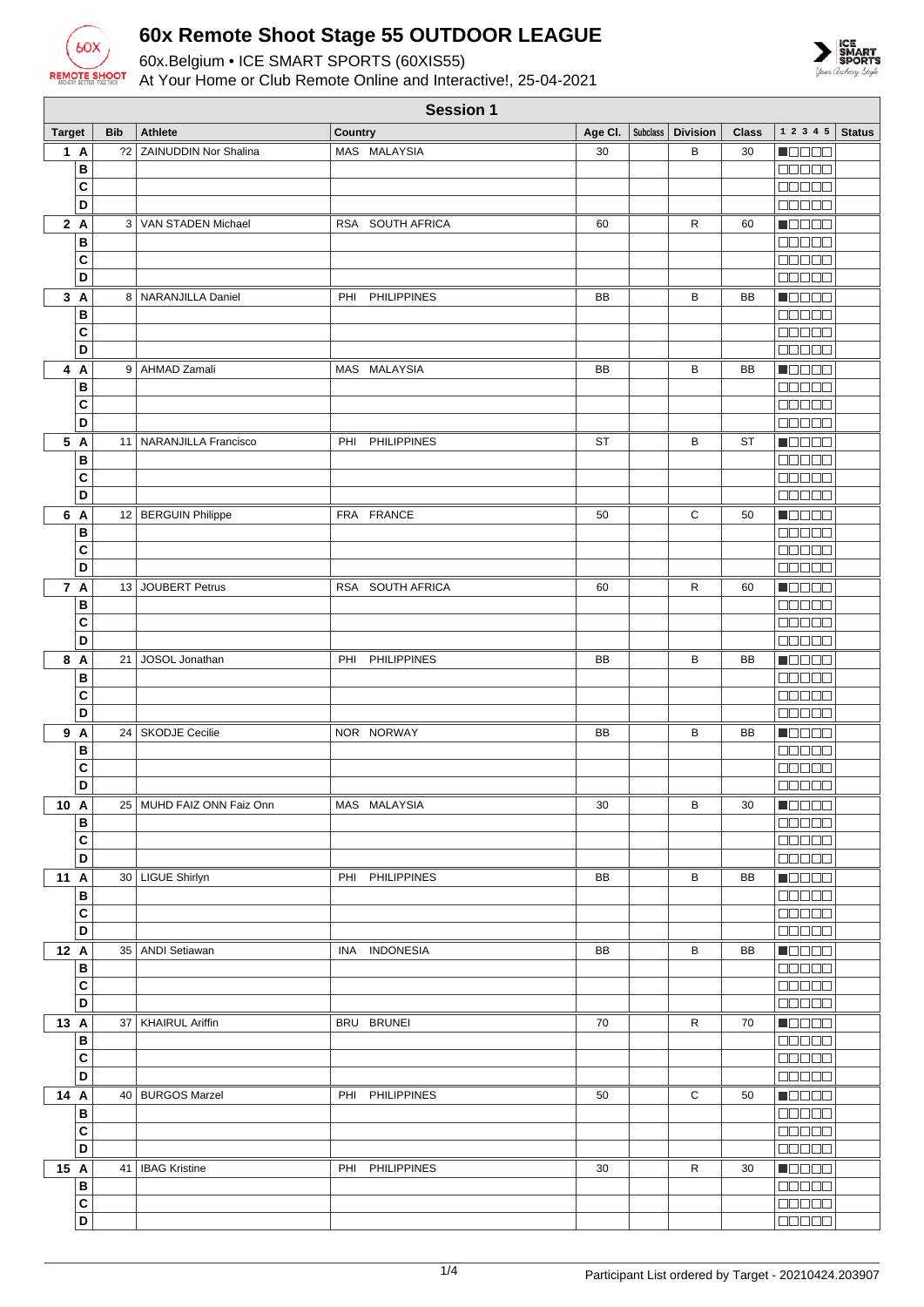

## **60x Remote Shoot Stage 55 OUTDOOR LEAGUE**

60x.Belgium • ICE SMART SPORTS (60XIS55)



At Your Home or Club Remote Online and Interactive!, 25-04-2021

| <b>Session 1</b><br>Continue                                                                                                                            |                         |    |                             |                |                    |         |                 |                 |              |                                                             |               |
|---------------------------------------------------------------------------------------------------------------------------------------------------------|-------------------------|----|-----------------------------|----------------|--------------------|---------|-----------------|-----------------|--------------|-------------------------------------------------------------|---------------|
| <b>Target</b>                                                                                                                                           | <b>Bib</b>              |    | <b>Athlete</b>              | <b>Country</b> |                    | Age Cl. | <b>Subclass</b> | <b>Division</b> | <b>Class</b> | 1 2 3 4 5                                                   | <b>Status</b> |
| 16 A                                                                                                                                                    |                         | 42 | FORTUNA Joe Raymond         | PHI            | <b>PHILIPPINES</b> | 30      |                 | R               | 30           | N DE E E                                                    |               |
|                                                                                                                                                         | B                       |    |                             |                |                    |         |                 |                 |              | an a sa                                                     |               |
| C                                                                                                                                                       |                         |    |                             |                |                    |         |                 |                 |              | MAN MA                                                      |               |
|                                                                                                                                                         | D                       |    |                             |                |                    |         |                 |                 |              | <b>00000</b>                                                |               |
| 17 A                                                                                                                                                    |                         |    | 43   CASUNGCAD Gwenyth Olga | PHI            | <b>PHILIPPINES</b> | 30      |                 | R               | 30           | n da da                                                     |               |
| B                                                                                                                                                       |                         |    |                             |                |                    |         |                 |                 |              | 00000                                                       |               |
|                                                                                                                                                         | C                       |    |                             |                |                    |         |                 |                 |              | 00000                                                       |               |
|                                                                                                                                                         | D                       |    |                             |                |                    |         |                 |                 |              | <b>00000</b>                                                |               |
| 18<br>A                                                                                                                                                 |                         |    | OLIDO Ma. Cecilia           | PHI            | <b>PHILIPPINES</b> |         |                 | R               |              |                                                             |               |
|                                                                                                                                                         |                         | 44 |                             |                |                    | 30      |                 |                 | 30           | M E E E E                                                   |               |
|                                                                                                                                                         | B                       |    |                             |                |                    |         |                 |                 |              | 00000                                                       |               |
|                                                                                                                                                         | C                       |    |                             |                |                    |         |                 |                 |              | <b>OOOOO</b>                                                |               |
|                                                                                                                                                         | D                       |    |                             |                |                    |         |                 |                 |              | <b>00000</b>                                                |               |
| 19<br>A                                                                                                                                                 |                         |    | 45   SABATER John Manuel    | PHI            | <b>PHILIPPINES</b> | 30      |                 | R               | 30           | Maaaa                                                       |               |
|                                                                                                                                                         | В                       |    |                             |                |                    |         |                 |                 |              | eeeee                                                       |               |
| C                                                                                                                                                       |                         |    |                             |                |                    |         |                 |                 |              | 00000                                                       |               |
|                                                                                                                                                         | D                       |    |                             |                |                    |         |                 |                 |              | 00000                                                       |               |
| 20<br>A                                                                                                                                                 |                         | 46 | <b>BRIOSO Ronald</b>        | PHI            | <b>PHILIPPINES</b> | 30      |                 | R               | 30           | n oo oo                                                     |               |
|                                                                                                                                                         | В                       |    |                             |                |                    |         |                 |                 |              | 00000                                                       |               |
|                                                                                                                                                         | C                       |    |                             |                |                    |         |                 |                 |              | 00000                                                       |               |
|                                                                                                                                                         | D                       |    |                             |                |                    |         |                 |                 |              | <b>NUUUU</b>                                                |               |
| 21<br>A                                                                                                                                                 |                         | 47 | <b>ARGOLIDA Larry</b>       | PHI            | <b>PHILIPPINES</b> | 30      |                 | R               | 30           | $\blacksquare$                                              |               |
|                                                                                                                                                         | B                       |    |                             |                |                    |         |                 |                 |              | <b>OOOOO</b>                                                |               |
| C                                                                                                                                                       |                         |    |                             |                |                    |         |                 |                 |              | <b>MANA A</b>                                               |               |
|                                                                                                                                                         | D                       |    |                             |                |                    |         |                 |                 |              | 00000                                                       |               |
| 22 A                                                                                                                                                    |                         | 48 | <b>LORICA Utada</b>         | PHI            | <b>PHILIPPINES</b> | 30      |                 | R               | 30           | n Els Els                                                   |               |
| В                                                                                                                                                       |                         |    |                             |                |                    |         |                 |                 |              | 00000                                                       |               |
|                                                                                                                                                         | C                       |    |                             |                |                    |         |                 |                 |              | an da s                                                     |               |
|                                                                                                                                                         | D                       |    |                             |                |                    |         |                 |                 |              | $\Box \Box \Box \Box \Box$                                  |               |
|                                                                                                                                                         |                         |    |                             |                |                    |         |                 |                 |              |                                                             |               |
| 23 A                                                                                                                                                    |                         | 51 | <b>IRVINE Russ</b>          |                | AUS AUSTRALIA      | 50      |                 | C               | 50           | M E E E E                                                   |               |
|                                                                                                                                                         | B                       |    |                             |                |                    |         |                 |                 |              | 00000                                                       |               |
| C                                                                                                                                                       |                         |    |                             |                |                    |         |                 |                 |              | $\Box$ $\Box$ $\Box$ $\Box$ $\Box$                          |               |
|                                                                                                                                                         | D                       |    |                             |                |                    |         |                 |                 |              | 00000                                                       |               |
| 24 A                                                                                                                                                    |                         |    | 17 BANTILOC Agustina        | PHI            | <b>PHILIPPINES</b> | P       |                 | С               | P            | MOOOO                                                       |               |
|                                                                                                                                                         | В                       | 18 | <b>CAMPOS Allan</b>         | PHI            | <b>PHILIPPINES</b> | P       |                 | С               | P            | Maaaa                                                       |               |
|                                                                                                                                                         | C                       | 19 | DACILLO John Jayson         | PHI            | <b>PHILIPPINES</b> | 70      |                 | R               | 70           | M W W W W                                                   |               |
|                                                                                                                                                         | D                       |    |                             |                |                    |         |                 |                 |              | 88888                                                       |               |
| 25 A                                                                                                                                                    |                         |    | 36   MASLAKOV Aleksandr     |                | UKR UKRAINE        | 70      |                 | R               | 70           | <u> Nacional de la I</u>                                    |               |
|                                                                                                                                                         | в                       |    | 49   ALSHAEVA Tatyana       |                | UKR UKRAINE        | 70      |                 | R               | 70           | <b>MOOOO</b>                                                |               |
|                                                                                                                                                         | С                       |    | 50   LYAKHOVEN Igor         |                | UKR UKRAINE        | 70      |                 | R               | 70           | <b>Rece</b>                                                 |               |
|                                                                                                                                                         | D                       |    |                             |                |                    |         |                 |                 |              | <b>ROBBO</b>                                                |               |
| 26 A                                                                                                                                                    |                         |    | 1   BAYLA Elizabeth         | PHI            | <b>PHILIPPINES</b> | P       |                 | R               | P            | Maaaa                                                       |               |
|                                                                                                                                                         | В                       |    | 14   CABLOG William         | PHI            | <b>PHILIPPINES</b> | P       |                 | R               | P            | <b>HEEEE</b>                                                |               |
|                                                                                                                                                         | C                       |    | 15 OLA Giovanni             | PHI            | <b>PHILIPPINES</b> | P       |                 | R               | P            | $\blacksquare$ $\square$ $\square$ $\square$                |               |
|                                                                                                                                                         | D                       |    | 16   GOROSPE Micheal        | PHI            | <b>PHILIPPINES</b> | P       |                 | R               | P            | $\blacksquare$ $\blacksquare$ $\blacksquare$                |               |
| 27 A                                                                                                                                                    |                         |    | 33 GOGEL Joachim            |                | GER GERMANY        | 50      |                 | С               | 50           | <b>H</b> oodo                                               |               |
|                                                                                                                                                         | в                       |    | 34 GOGEL Jane               |                | BRA BRAZIL         | 50      |                 | C               | 50           | <b>Reces</b>                                                |               |
|                                                                                                                                                         | C                       |    |                             |                |                    |         |                 |                 |              | 00000                                                       |               |
|                                                                                                                                                         | D                       |    |                             |                |                    |         |                 |                 |              | <b>00000</b>                                                |               |
| 28 A                                                                                                                                                    |                         |    | 10 ETONGAN Roger            | PHI            | <b>PHILIPPINES</b> | 70      |                 | R               | 70           | $\blacksquare$ $\square$ $\square$ $\square$                |               |
|                                                                                                                                                         | в                       |    | 31   MANANGDANG Dina        | PHI            | <b>PHILIPPINES</b> | P       |                 | С               | P            | $\blacksquare$ $\square$ $\square$ $\square$                |               |
|                                                                                                                                                         | C                       |    | 32   MANANGDANG Angelo      |                | PHI PHILIPPINES    | P       |                 | С               | P            | <b>Reces</b>                                                |               |
|                                                                                                                                                         | D                       |    |                             |                |                    |         |                 |                 |              | 00000                                                       |               |
|                                                                                                                                                         |                         |    |                             |                |                    |         |                 |                 |              |                                                             |               |
|                                                                                                                                                         |                         |    |                             |                | <b>Session 2</b>   |         |                 |                 |              |                                                             |               |
| <b>Division</b><br>1 2 3 4 5<br><b>Target</b><br><b>Bib</b><br><b>Athlete</b><br>Age Cl.<br><b>Subclass</b><br><b>Class</b><br><b>Status</b><br>Country |                         |    |                             |                |                    |         |                 |                 |              |                                                             |               |
|                                                                                                                                                         |                         |    |                             |                |                    |         |                 |                 |              |                                                             |               |
| 1 A                                                                                                                                                     |                         |    | 5   MOKHAMMAD Munir         |                | INA INDONESIA      | BB      |                 | В               | BB           | $\blacksquare$ $\blacksquare$ $\blacksquare$ $\blacksquare$ |               |
|                                                                                                                                                         | B                       |    |                             |                |                    |         |                 |                 |              | 00000                                                       |               |
|                                                                                                                                                         | $\mathbf{C}$            |    |                             |                |                    |         |                 |                 |              | <b>00000</b>                                                |               |
|                                                                                                                                                         | $\overline{\mathsf{D}}$ |    |                             |                |                    |         |                 |                 |              | 00000                                                       |               |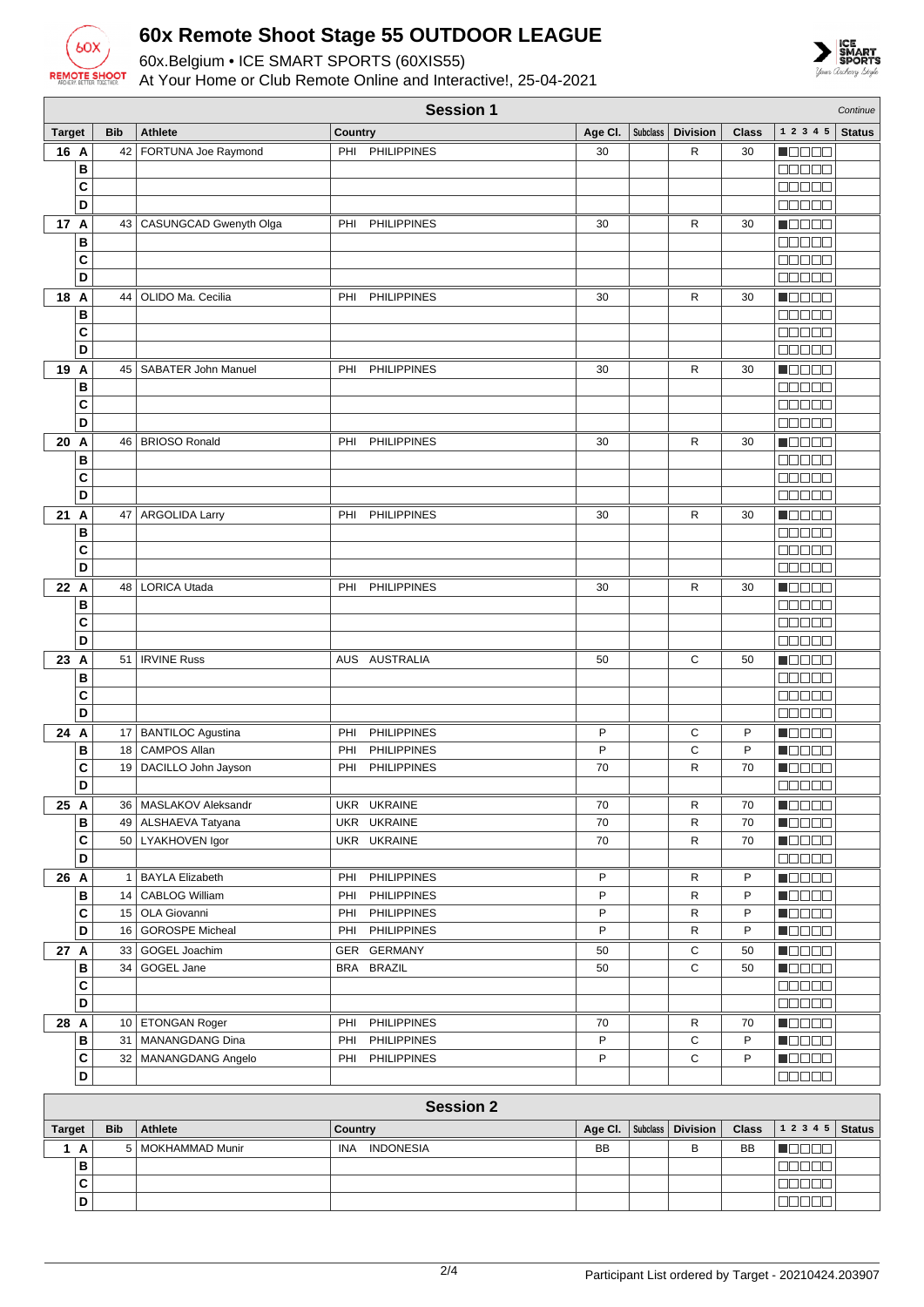

**D**

## **60x Remote Shoot Stage 55 OUTDOOR LEAGUE**

60x.Belgium • ICE SMART SPORTS (60XIS55) At Your Home or Club Remote Online and Interactive!, 25-04-2021



|                  |                |                        | <b>Session 2</b>             |           |                 |                 |              |                                    | Continue      |
|------------------|----------------|------------------------|------------------------------|-----------|-----------------|-----------------|--------------|------------------------------------|---------------|
| <b>Target</b>    | <b>Bib</b>     | <b>Athlete</b>         | Country                      | Age CI.   | <b>Subclass</b> | <b>Division</b> | <b>Class</b> | 1 2 3 4 5                          | <b>Status</b> |
| 2A               | 6              | NOVOKHATNII Dmytro     | UKR UKRAINE                  | 70        |                 | $\mathsf{R}$    | 70           | N E E E E                          |               |
| B                |                |                        |                              |           |                 |                 |              | <b>REBEE</b>                       |               |
| C                |                |                        |                              |           |                 |                 |              | <b>BEBEE</b>                       |               |
| D                |                |                        |                              |           |                 |                 |              | <b>BEBEE</b>                       |               |
| 3A               | $\overline{7}$ | <b>ZAVIALOV Andrii</b> | UKR UKRAINE                  | 70        |                 | R               | 70           | Maaaa                              |               |
| B                |                |                        |                              |           |                 |                 |              | 88888                              |               |
| C                |                |                        |                              |           |                 |                 |              | a a a a a                          |               |
| D                |                |                        |                              |           |                 |                 |              | $\Box$ $\Box$ $\Box$ $\Box$ $\Box$ |               |
| 4 A              | 20             | <b>FOXMAN Adam</b>     | USA USA                      | 50        |                 | С               | 50           | Maaaa                              |               |
| B                |                |                        |                              |           |                 |                 |              | <b>00000</b>                       |               |
| C                |                |                        |                              |           |                 |                 |              | <b>OOOOO</b>                       |               |
| D                |                |                        |                              |           |                 |                 |              | 88888                              |               |
| 5 A              |                | 52   IRVINE Russ       | AUS AUSTRALIA                | <b>ST</b> |                 | C               | <b>ST</b>    | <b>NODOO</b>                       |               |
| B                |                |                        |                              |           |                 |                 |              | <b>00000</b>                       |               |
| C                |                |                        |                              |           |                 |                 |              | <b>00000</b>                       |               |
| D                |                |                        |                              |           |                 |                 |              | $\Box$ $\Box$ $\Box$ $\Box$ $\Box$ |               |
| 6 A              | 53             | VAN CRUCHTEN Arno      | NED NETHERLANDS              | 50        |                 | C               | 50           | n do e d                           |               |
| B                |                |                        |                              |           |                 |                 |              | 00000                              |               |
| C                |                |                        |                              |           |                 |                 |              | <b>BBBBB</b>                       |               |
| D                |                |                        |                              |           |                 |                 |              |                                    |               |
| 7 A              |                | 60 TANVEER Ahmed       | PAK PAKISTAN                 | P         |                 | R               | P            | Maaaa                              |               |
| B                |                |                        |                              |           |                 |                 |              | 00000                              |               |
| C                |                |                        |                              |           |                 |                 |              | a a a a a                          |               |
| D                |                |                        |                              |           |                 |                 |              | <b>00000</b>                       |               |
| 8 A              | 22             | <b>DIELEN Nathalie</b> | <b>SUI</b><br>SWITZERLAND    | 50        |                 | С               | 50           | n Oo Oo                            |               |
| B                | 29             | <b>SCHMID Michèle</b>  | SWITZERLAND<br>SUI           | 60        |                 | R               | 60           | n da a a                           |               |
| C                |                |                        |                              |           |                 |                 |              | 00000                              |               |
| D                |                |                        |                              |           |                 |                 |              | <b>00000</b>                       |               |
| 9 A              |                | 26 STUYCK Silke        | BEL BELGIUM                  | 30        |                 | R               | 30           | $\blacksquare$                     |               |
| В                | 27             | <b>BOECKX Sonja</b>    | <b>BELGIUM</b><br><b>BEL</b> | 30        |                 | R               | 30           | <b>MODOO</b>                       |               |
| C                | 28             | <b>TURNER Keith</b>    | BEL BELGIUM                  | 30        |                 | C               | 30           | MOOOO                              |               |
| D                |                |                        |                              |           |                 |                 |              | an an                              |               |
|                  |                |                        |                              |           |                 |                 |              |                                    |               |
| <b>Session 3</b> |                |                        |                              |           |                 |                 |              |                                    |               |
| <b>Target</b>    | <b>Bib</b>     | <b>Athlete</b>         | Country                      | Age Cl.   | <b>Subclass</b> | <b>Division</b> | <b>Class</b> | 1 2 3 4 5                          | <b>Status</b> |
| 1A               | 38             | MOINEAU Christophe     | BEL BELGIUM                  | BB        |                 | B               | <b>BB</b>    | HOOOO                              |               |
| B                |                |                        |                              |           |                 |                 |              | a da da                            |               |
| C                |                |                        |                              |           |                 |                 |              | <b>BEBEE</b>                       |               |

| <b>Session 4</b> |    |                 |                       |                |         |                 |                 |              |               |               |
|------------------|----|-----------------|-----------------------|----------------|---------|-----------------|-----------------|--------------|---------------|---------------|
| <b>Target</b>    |    | <b>Bib</b>      | Athlete               | <b>Country</b> | Age CI. | <b>Subclass</b> | <b>Division</b> | <b>Class</b> | 1 2 3 4 5     | <b>Status</b> |
| 1                | A  | 56              | <b>DEPTULA Martin</b> | GER GERMANY    | F       |                 | C               | F.           | ME E E E      |               |
|                  | B  | 57              | <b>TRAPP Michael</b>  | GER GERMANY    | F       |                 | C               | F.           | n ao ao       |               |
|                  | C  |                 |                       |                |         |                 |                 |              | <u>onno a</u> |               |
|                  | D  |                 |                       |                |         |                 |                 |              | <b>BEEBE</b>  |               |
|                  | 2A |                 | 54   DEPTULA Tanja    | GER GERMANY    | F       |                 | C               | F.           | n Bele        |               |
|                  | в  | 55              | <b>HÖMKE Grit</b>     | GER GERMANY    | F       |                 | B               | F.           | Maaaa         |               |
|                  | C  |                 |                       |                |         |                 |                 |              | <b>NOONO</b>  |               |
|                  | D  |                 |                       |                |         |                 |                 |              | nn nn n       |               |
| 3                | A  | 58              | <b>HEEG Tobias</b>    | GER GERMANY    | F       |                 | C               | F.           | <b>RANDA</b>  |               |
|                  | в  | 59 <sup>1</sup> | <b>FUHRMANN Axel</b>  | GER GERMANY    | F       |                 | R               | F.           | N N N N N     |               |
|                  | C  |                 |                       |                |         |                 |                 |              | <b>COOOO</b>  |               |
|                  | D  |                 |                       |                |         |                 |                 |              | <b>00000</b>  |               |

|               | <b>Session 5</b> |                    |             |    |  |        |    |                                                            |  |  |
|---------------|------------------|--------------------|-------------|----|--|--------|----|------------------------------------------------------------|--|--|
| <b>Target</b> | <b>Bib</b>       | Athlete            | Country     |    |  |        |    | Age CI.   Subclass   Division   Class   1 2 3 4 5   Status |  |  |
| A             |                  | <b>SIMONS Mark</b> | BEL BELGIUM | 25 |  | ◠<br>ັ | 25 |                                                            |  |  |
| B             |                  |                    |             |    |  |        |    |                                                            |  |  |
| C             |                  |                    |             |    |  |        |    |                                                            |  |  |
| D             |                  |                    |             |    |  |        |    |                                                            |  |  |

<del>ooooo</del>